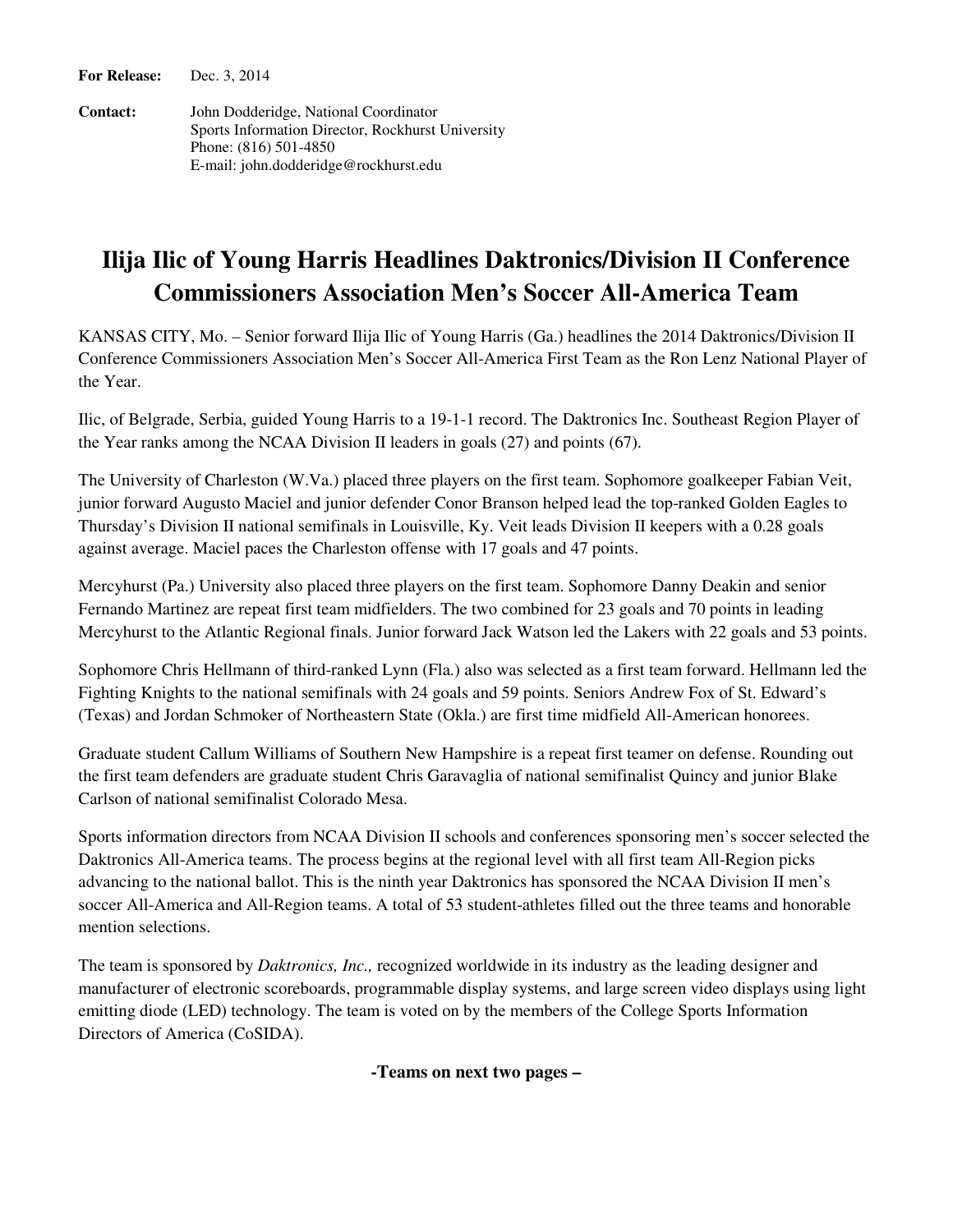## *2014 Daktronics/Division II Conference Commissioners Association Men's Soccer All-America First Team*

| Pos.        | <b>Name</b>           | <b>School</b>              | <b>Class</b> | <b>Hometown</b>       |
|-------------|-----------------------|----------------------------|--------------|-----------------------|
| GK          | Fabian Veit           | Charleston (W.Va.)         | So.          | Dielheim, Germany     |
| $\mathbf F$ | Chris Hellmann        | $Lynn$ (Fla.)              | So.          | Cologne, Germany      |
| $\mathbf F$ | Ilija Ilic#           | Young Harris (Ga.)         | Sr.          | Belgrade, Serbia      |
| $\mathbf F$ | <b>Augusto Maciel</b> | Charleston (W.Va.)         | Jr.          | Sao Paulo, Brazil     |
| $\mathbf F$ | Jack Watson           | Mercyhurst (Pa.)           | Jr.          | Dublin, Ireland       |
| MF          | Danny Deakin*         | Mercyhurst (Pa.)           | So.          | Sheffield, England    |
| <b>MF</b>   | Andrew Fox            | St. Edwards's (Texas)      | Sr.          | Cambridge, England    |
| MF          | Fernando Martinez*    | Mercyhurst (Pa.)           | Sr.          | Tegucigalpa, Honduras |
| MF          | Jordan Schmoker       | Northeastern State (Okla.) | Sr.          | Catoosa, Okla.        |
| D           | Conor Branson         | Charleston (W.Va.)         | Jr.          | Pontefract, England   |
| D           | <b>Blake Carlson</b>  | Colorado Mesa              | Jr.          | Beaverton, Ore.       |
| D           | Chris Garavaglia^     | Quincy (Ill.)              | Gr.          | St. Louis, Mo.        |
| D           | Callum Williams*      | Southern New Hampshire     | Gr.          | Ossett, England       |
|             |                       |                            |              |                       |

*#2014 Daktronics NCAA Division II Men's Soccer Player of the Year \*2013 Daktronics NCAA Division II Men's Soccer All-America First Team ^2012 Daktronics NCAA Division II Men's Soccer All-America Third Team*

#### *2014 Daktronics/Division II Conference Commissioners Association Men's Soccer All-America Second Team*

| Pos.                      | <b>Name</b>             | <b>School</b>                | <b>Class</b> | Hometown             |
|---------------------------|-------------------------|------------------------------|--------------|----------------------|
| GK                        | Mike Beigarten          | California State Los Angeles | Sr.          | Livermore, Calif.    |
| $\mathbf F$               | Eivind Austboe*         | Long Island Post $(N.Y.)$    | Sr.          | Stavanger, Norway    |
| $\boldsymbol{\mathrm{F}}$ | Jovan Blagojevic        | Simon Fraser (B.C.)          | Sr.          | Coquitlam, B.C.      |
| $\mathbf F$               | Xhovani Dokaj           | Quincy (III.)                | So.          | St. Louis, Mo.       |
| $\mathbf F$               | Jordan Roberts          | Quincy $(III.)$              | Sr.          | Durham, England      |
| MF                        | Yannis Becker           | Fort Lewis (Colo.)           | So.          | Sittensen, Germany   |
| MF                        | <b>Thibault Charmey</b> | West Alabama                 | Sr.          | Paris, France        |
| MF                        | James Roberts           | Colorado-Colorado Springs    | Sr.          | Perrysburg, Ohio     |
| MF                        | Terell Williamson       | Chowan $(N.C.)$              | Fr.          | Alexandria, Va.      |
| $\mathbf D$               | Gonzalo Barroso         | N.Y. Institute of Technology | Jr.          | Madrid, Spain        |
| D                         | Paco Craig              | Young Harris (Ga.)           | So.          | London, England      |
| D                         | Dominic Samuel          | Southern New Hampshire       | Jr.          | Toronto, Ontario     |
| D                         | Jason Sangha&           | Lynn (Fla.)                  | Sr.          | Southampton, England |

*\*2013 Daktronics NCAA Division II Men's Soccer All-America First Team &2012 Daktronics NCAA Division II Men's Soccer All-America First Team*